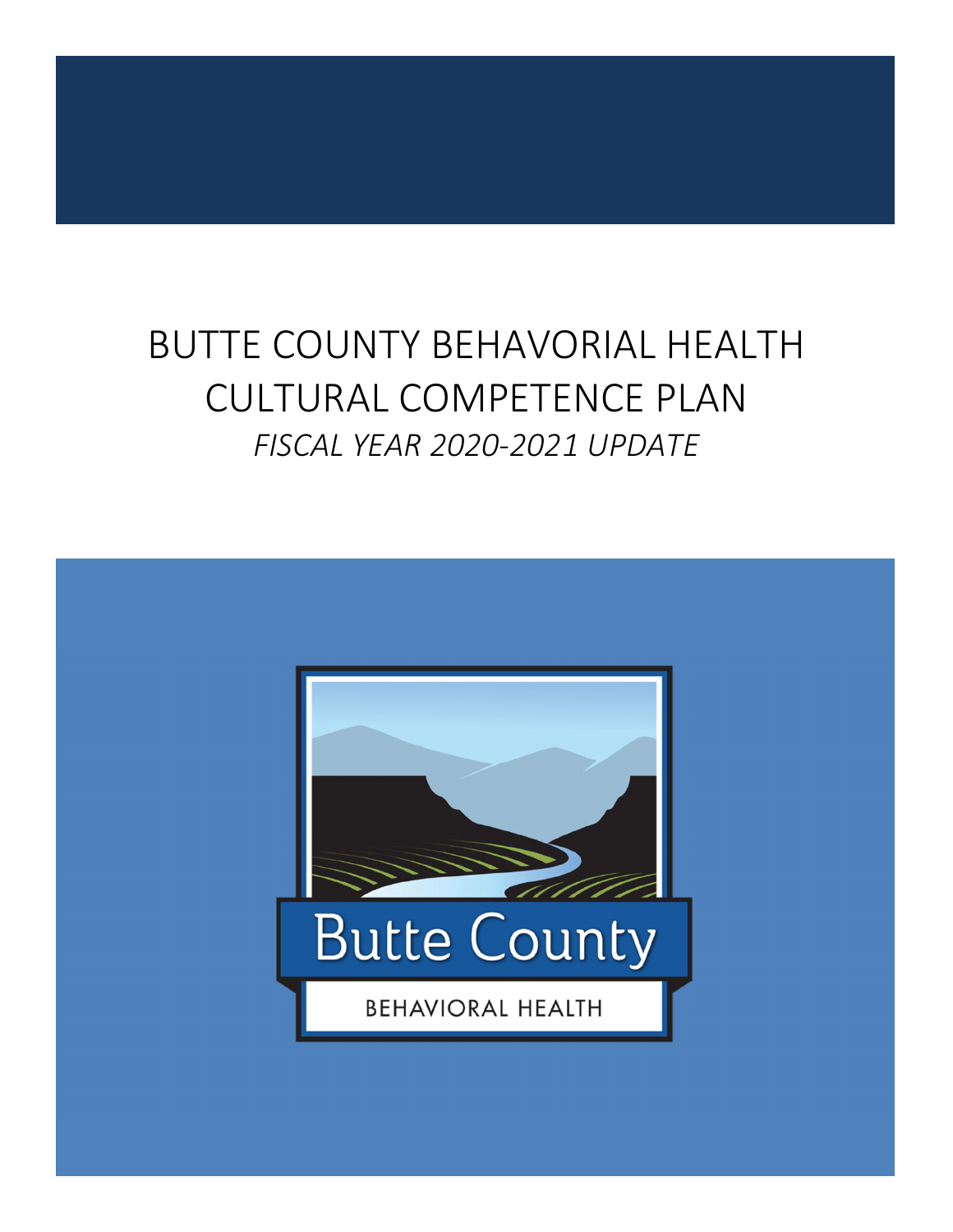The purpose of this document is to report activities and updates that have occurred since the release of the *2018 Comprehensive Cultural Competence Plan. This document is not meant to replace the contents of the 2018 Comprehensive Plan.*

# **Contents**



Culture—a person's beliefs, norms, values and language—plays a key role in every aspect of our lives, including our mental health. Cultural competence is a service provider's ability to recognize and understand the role culture plays in treatment and to adapt to this reality. Unfortunately, research has shown lack of cultural competence in mental health care.

Butte County Department of Behavioral Health values the rich diversity of our organization and aspires always to demonstrate respect for the uniqueness of each individual's beliefs, values, traditions, and behaviors. We encourage contribution to the establishment of an open, inclusive environment that supports and empowers our employees. Our commitment to diversity includes both the development of a diverse workforce and the delivery of culturally competent care to our clients.

The first step to providing culturally competent care is to embrace our own diversity – to celebrate, enhance, and learn from it. Our diversity is also our strength.

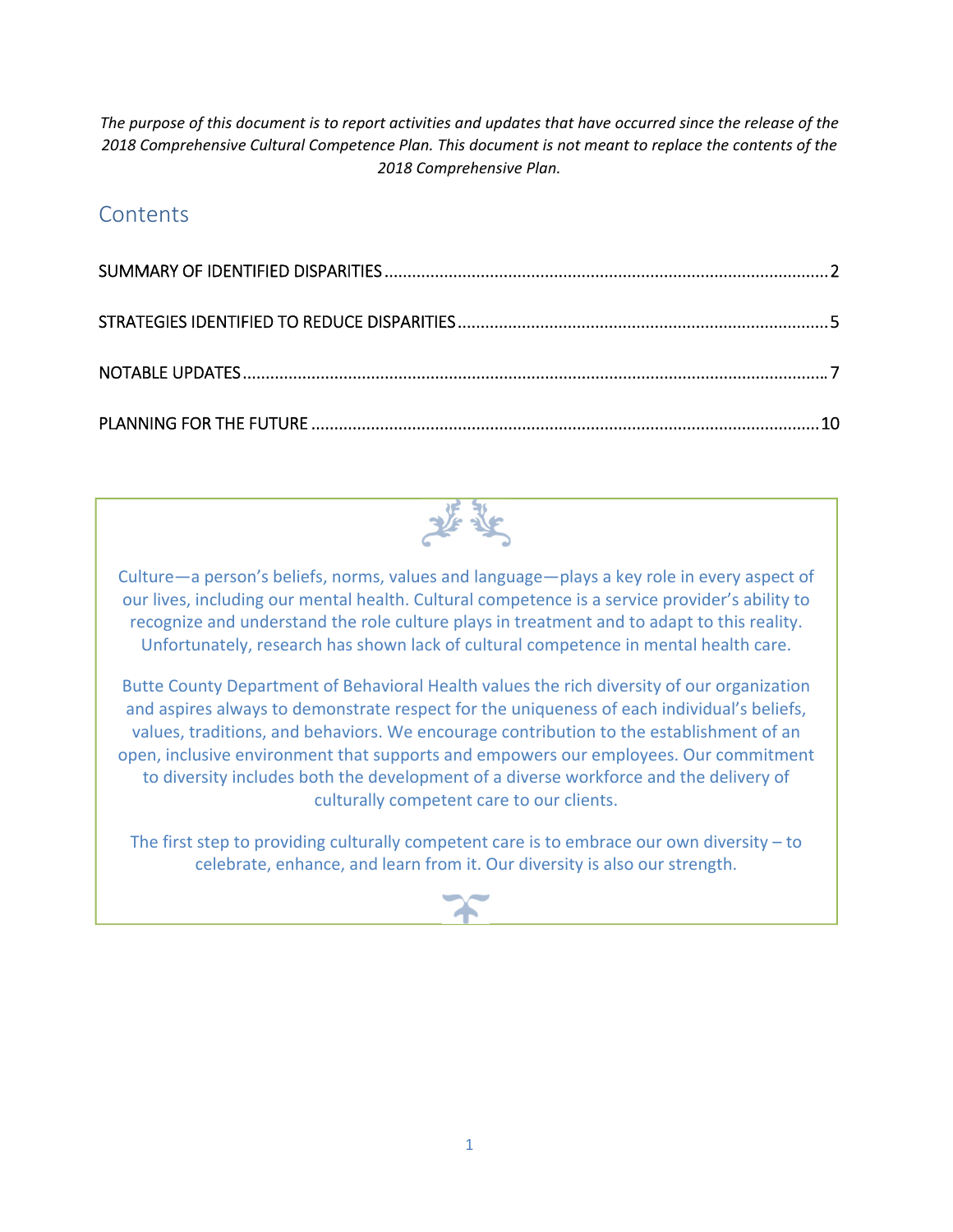# Summary of Identified Disparities

In the Butte County Department of Behavioral Health (BCDBH) 2018 Comprehensive Cultural Competence Plan, disparities were identified throughout the various methods of analysis. These disparities where used to inform strategies to reduce disparities within our system of care to be implemented through 2021.

#### *Criterion 2: Updated Assessment of Service Needs*

Client utilization rates do not acknowledge or address that certain cultural groups are potentially at higher risk for behavioral health challenges and therefore will have a higher need for services. While BCDBH exceeds statewide averages for utilization, there is also room to strengthen penetration rates for specific ethnic and cultural groups. Some groups that may have a higher need for services are those who have experienced systematic discrimination, associations with historical trauma, and/or those whose cultural norms and teachings often influence beliefs about the origins and nature of mental illness. Populations who are at‐risk for suffering from historical trauma include Native Americans, African Americans, immigrants, and families living in poverty. Stakeholders from these groups substantiate that there are many unmet service needs in their communities, in particular, culture‐based services that are congruent with cultural traditions.

Butte County penetration rates for Hispanic/Latinx<sup>1</sup>, Asian/Pacific Islander and Native American populations are recognized as the smallest percentages that exceed statewide rates. These are, in fact, cultural groups who have potential for an increased need for services. Hispanic/Latinx report many reasons that prevent individuals from seeking treatment, including lack of

information/misunderstanding about mental health, privacy concerns, language barriers, legal status and lack of health insurance<sup>2</sup>. Native Americans have historically experienced trauma through violent colonization and assimilation policies, as well as current barriers to treatment. Asian/Pacific Islanders, our local Hmong population, have experienced trauma from the Vietnam War and its subsequent forced migration.

| <b>Butte County 2017 Medi-Cal Penetration Rates</b><br>Ranked by percentage they exceed statewide average |      |  |  |
|-----------------------------------------------------------------------------------------------------------|------|--|--|
| White                                                                                                     | 3.6% |  |  |
| African American                                                                                          | 3.6% |  |  |
| Other                                                                                                     | 2.8% |  |  |
| Hispanic/Latinx                                                                                           | 1.9% |  |  |
| Asian/Pacific Islander                                                                                    | 1.6% |  |  |
| Native American                                                                                           | .3%  |  |  |

#### *Criterion 6: County's Commitment to Growing a Multicultural Workforce*

Our existing staff demographics do not represent our service population, with Caucasian (White) staff at 78.8% compared to our consumer population percentage of 73.0%. The ethnic community that is least represented is the Hispanic/Latinx population where our Hispanic/Latinx staff are only 9.0%, yet

  $1$  Latinx is a gender neutral term

<sup>2</sup> https://www.nami.org/find-support/diverse-communities/latino-mental-health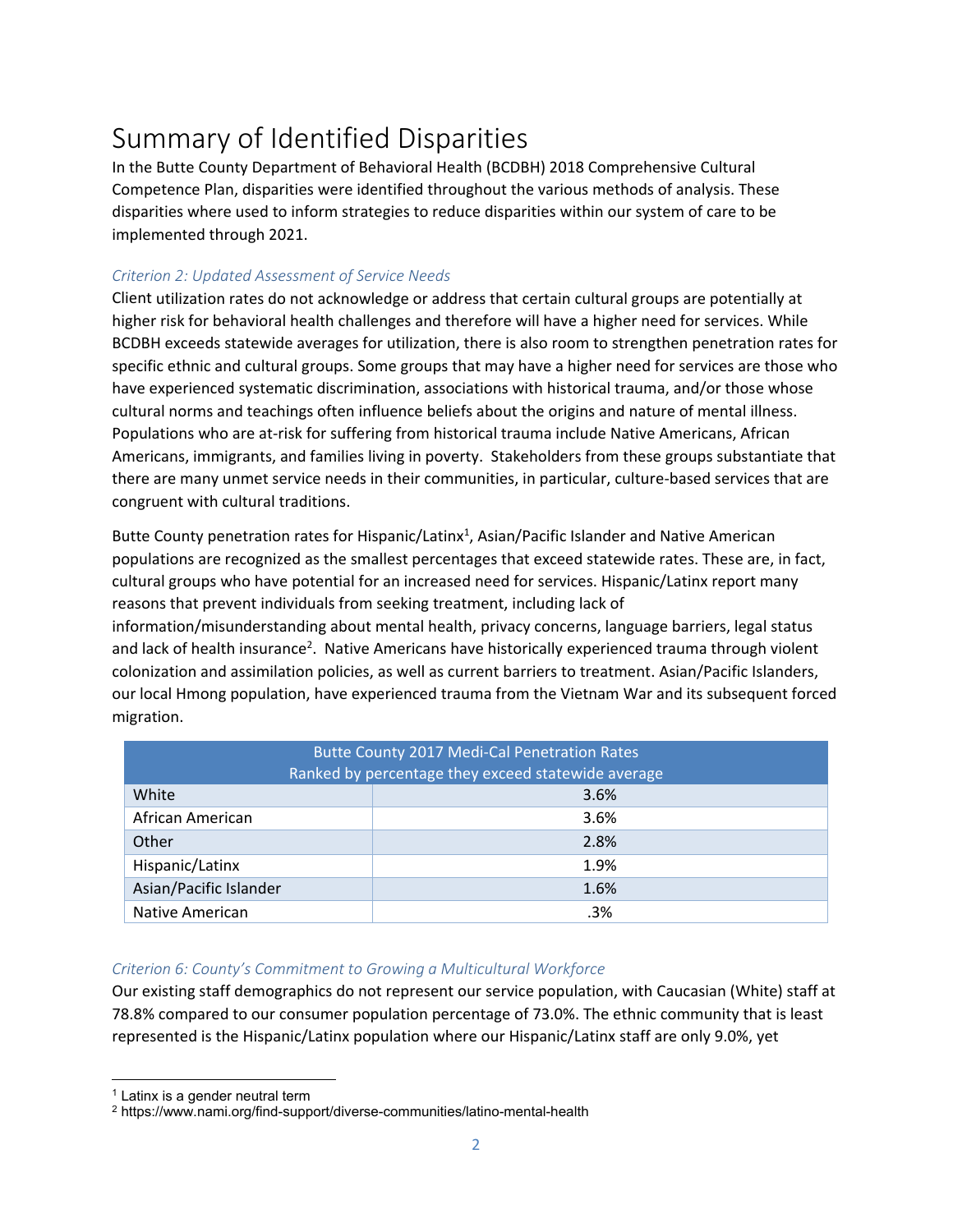Hispanic/Latinx ethnicity is 14.6% of our service population. After closer inspection of the data collection processes that go into identifying staff demographics, it was determined that there is an opportunity to change our process to portray a better reflection of staff demographics. For example, the choices available for race/ethnicity selection for staff are very small, especially when comparing with the options available to our consumers. The Butte County Human Resources Department provides all County departments with methods to collect staff demographic data. Additionally, neither the Department, nor the County, collect information on the numbers of LGBTQI+ staff that are 'out' at work and can therefore provide insight or expertise regarding the LGBTQI+ community to staff and consumers.

#### *Criterion 7: Language Capacity*

Butte County recognizes the Department's need for bilingual language skills or specialized communication skills to improve consumer experience and reduce cultural/linguistic disparities. Thus, BCDBH continues to implement Bilingual Pay Differential, which is intended to be an incentive for bilingual staff to utilize their skills and for departments to leverage resources. This rule requires verification of language and communication skills as defined and administered by the Butte County Human Resources Department. BCDBH is currently working with County Human Resources to allow for the development of an internal (department level) certification process. BCDBH asserts that language certification in health and human services is more complex and requires a more sophisticated certification process than is currently in place for the County. A more sophisticated certification process may dictate an increased need for training and support of individuals who are certified. The enhancement of support and training for our staff was also defined by our leadership team via a Translation Survey, which was part of the Organizational Assessment of 2018. Additionally, the lack of bilingual staff employed by the Department was identified as a disparity.

#### 2018 Organizational Assessment Findings

To further identify opportunities to enhance Cultural Competency at BCDBH, the Department engaged in an Organizational Assessment for Cultural Competency in 2018. Two different surveys were utilized to seek input from both consumers and staff. The results were reviewed with the Cultural Competence Committee (CCC) and strategies were identified through the CCC for the Department to implement through 2021. The results of this survey were also shared with the BCDBH Executive Management Team.

*Consumer Survey:* There were **322** consumer surveys completed.

#### **STRENGTHS**

- 91% *strongly agree* or *agree* that "I feel respected, supported, and understood at this agency."
- 88% of consumers have not experienced any unfair or biased treatment because of personal characteristics.
- 79% *strongly agree* or *agree* that adequate "Information and Resources [are] provided by this Agency."
- 76% *strongly agree* or *agree* that "This agency has served me in a culturally sensitive manner."
- 67% *strongly agree* that "When I come into the office for services, I am greeted with respect."

#### **CHALLENGES/OPPORTUNITIES**

 28% *strongly disagreed*, *disagreed*, *doesn't know* or finds it *not applicable* that "I am bothered less by my symptoms."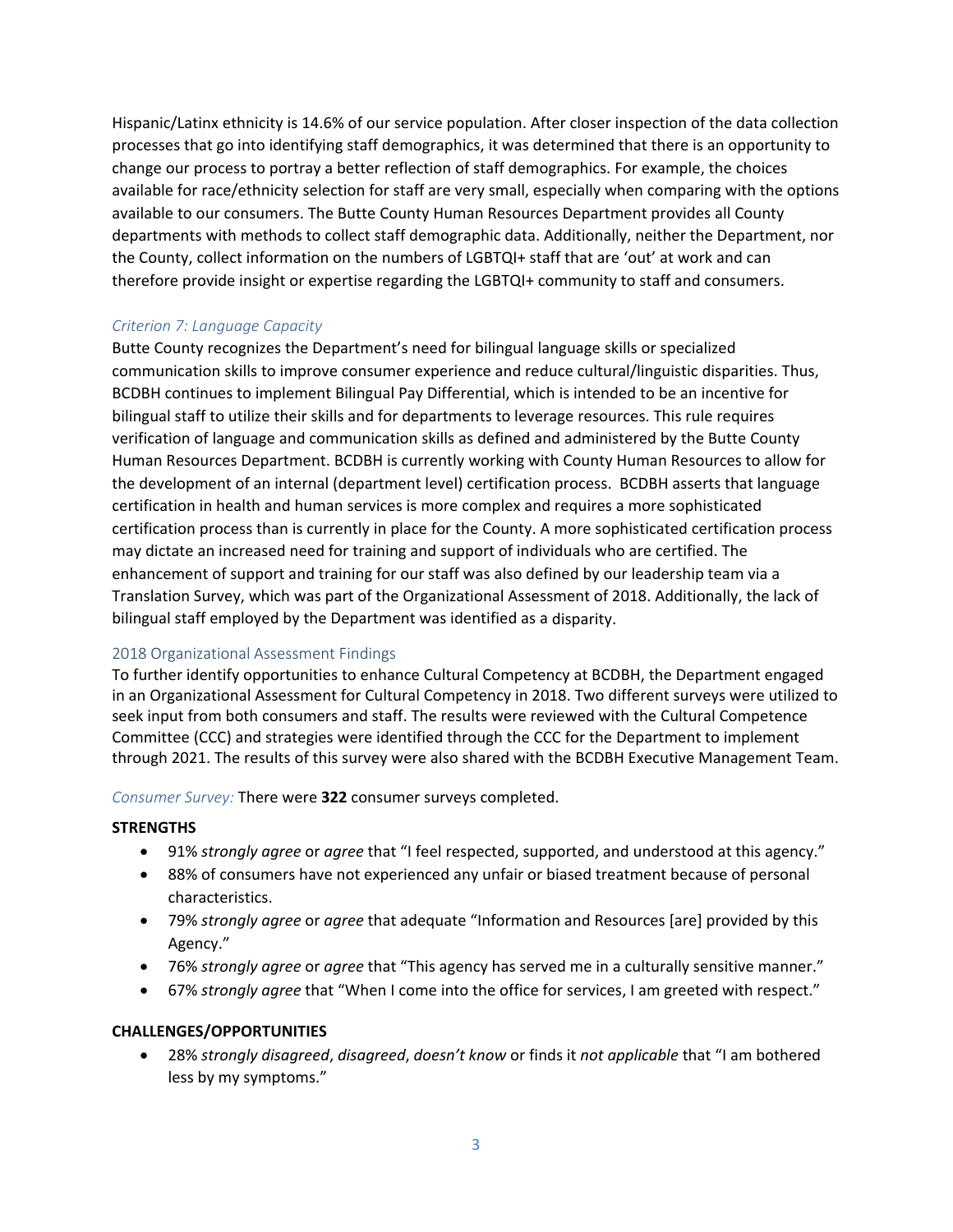- 24% *don't know* if or found it *not applicable* that "I was asked about my cultural needs and preferences in a way that was comfortable for me."; while those who identified as Genderqueer agreed the least with it.
- 16% *disagreed* that or *don't know* if "I was asked about my and my family's strengths as well as our needs."

*Staff Survey:* There were **219** staff surveys completed.

#### **STRENGTHS**

- 92% *strongly agree* or *agree* that "My agency has policies against discrimination and harassment."
- 88% *strongly agree* or *agree* that "The agency's vision statement, and policies and procedures reflect a commitment to serving clients/families of different cultural backgrounds."
- 67% *strongly agree* or *agree* that "Staff understand and respect the communication and other behavioral implications of different client cultures."
- 63% *strongly agree* or *agree* that "The cultural diversity of clients currently served by my agency is reflective of the cultural diversity of persons most in need of services in the broader community."

#### **CHALLENGES/OPPORTUNITIES**

- On average, 42% of staff *don't know* about our agency's "Leadership Values," in general.
- On average, 36% of staff *don't know* about our agency's "Community Outreach," in general.
- 32% *don't know* if "My agency addresses cultural tensions that arise, both within the organization and within the broader community."
- 27% *disagree* or *strongly disagree* that "My agency provides adequate training regarding the cultures of the clients served, staff, community, and the interaction among them."

#### **COMMENTS**

Additionally, staff were asking to respond to the following prompts:

- List the five most important diversity-related issues currently facing the agency.
- List three steps the agency could take to enhance its cultural competence.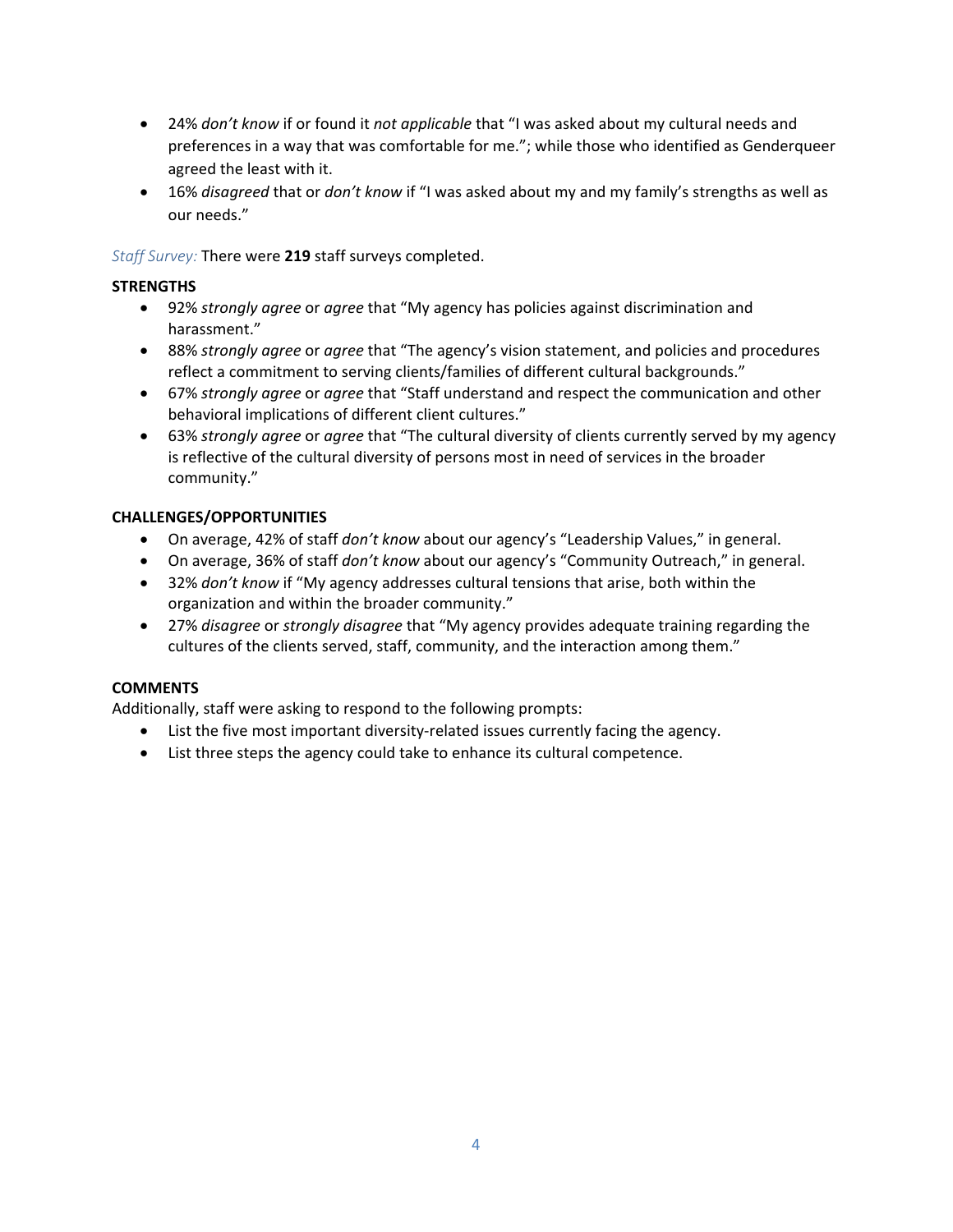Phrases most mentioned in comments:



*N = 191*

# Strategies Identified to Reduce Disparities

#### *Criterion 2: Updated Assessment of Service Needs*

Increase Medi‐Cal penetration rates and outreach activities for Hispanic/Latinx, Asian/Pacific Islanders and Native Americans. These are racial, ethnic or cultural groups who have potential for an increased need for services and treatment.

#### *Criterion 6: County's Commitment to Growing a Multicultural Workforce*

BCDBH Human Resources department to collaborate with the CCC to implement changes that would allow for a larger dictionary of race and ethnicity for staff to choose from. This will allow for a more accurate analysis of the BCDBH workforce, which will drive future strategies for recruitment practices.

#### *Criterion 7: Language Capacity*

Work with County Human Resources toward implementing an updated certification process. A more sophisticated certification process may dictate an increased need for training and support of individuals who are certified. BCDBH is currently exploring these options and how to best move forward with training and supporting, and therefore potentially recruiting current staff to apply for the bilingual pay differential.

#### *Cultural Competence Committee Recommendations*

The CCC is a subcommittee of the BCDBH Quality Improvement Committee (QIC). The Cultural Competence Coordinator updates the QIC on a quarterly basis on the Committee's activities and recommendations. Additional strategies have been identified by the CCC following the analysis of the 2018 Organizational Assessment for Cultural Competence. The CCC chose to focus on the following areas that were used the most in the comments section of the staff survey:

- 1. Lack of Diversity
- 2. Language Barrier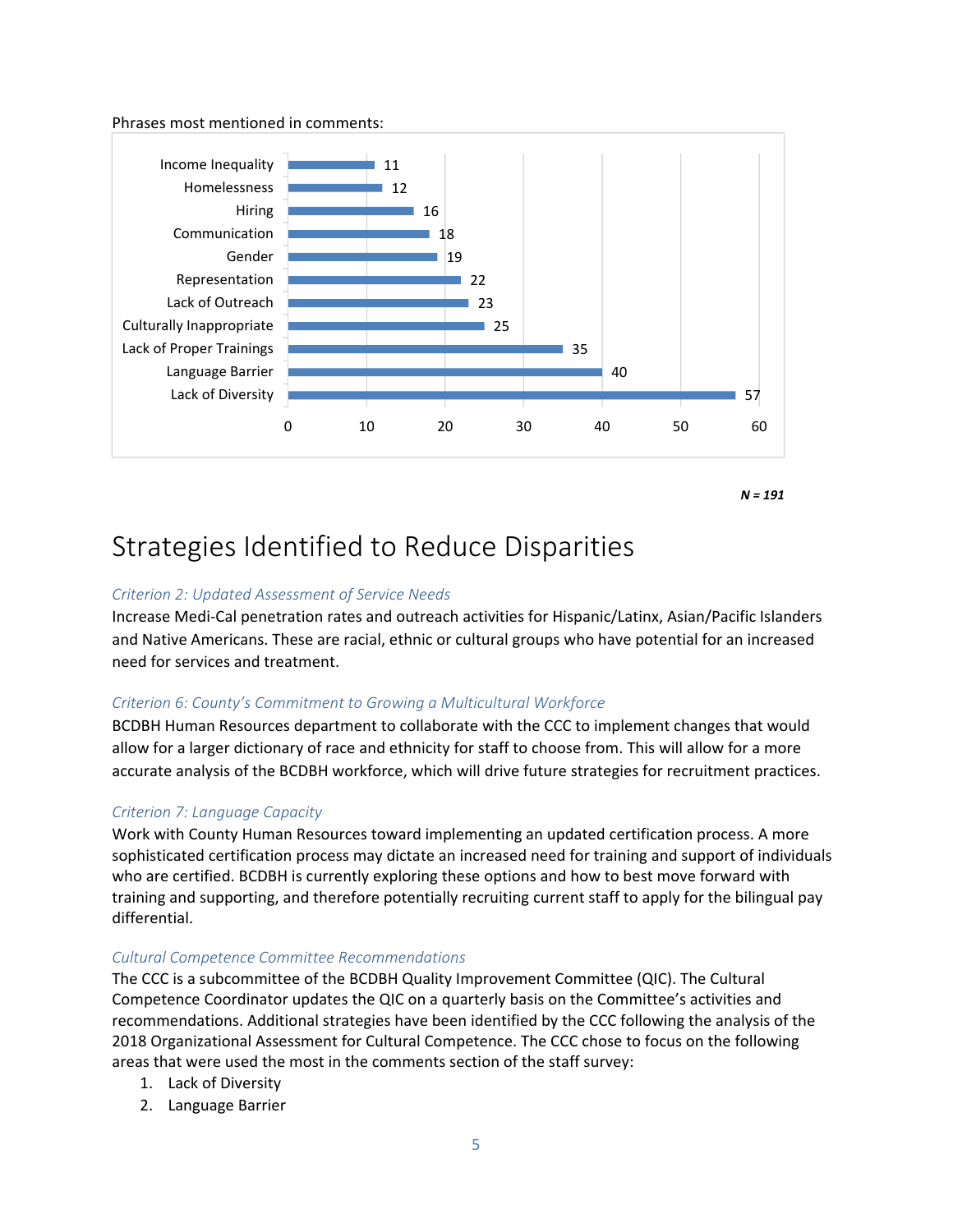### 3. Lack of Proper Trainings

## Overarching Strategies

The following table identifies long‐term strategies and the correlating action steps for reducing disparities in the BCDBH system of care.

| Strategy/Project                                        |                                                                                                                                                     | <b>Description</b>                                                                                                                                                                                                                                                                                                               | <b>Actions</b>                                                                                                                                                                                    |  |
|---------------------------------------------------------|-----------------------------------------------------------------------------------------------------------------------------------------------------|----------------------------------------------------------------------------------------------------------------------------------------------------------------------------------------------------------------------------------------------------------------------------------------------------------------------------------|---------------------------------------------------------------------------------------------------------------------------------------------------------------------------------------------------|--|
| Increase number of<br>1.<br>bilingual, bicultural staff |                                                                                                                                                     | Recruit for staff whose heritage language is<br>Hmong or Spanish.<br>Continue to increase the number of African<br>American, Native American, Latinx, Hmong,<br>LGBTQI+ staff members.                                                                                                                                           | Recruit for Hmong and Spanish<br>speaking staff. Consider<br>including language in job<br>specifications around diverse<br>communities.<br>When possible, hire local staff<br>from the community. |  |
| 2.                                                      | Increase the competency<br>of the procedure used to<br>capture demographics of<br><b>BCDBH</b> staff                                                | The choices available for race/ethnicity<br>selection for our staff members are very<br>small, especially when comparing with the<br>options available in Avatar for our<br>consumers.<br>We currently do not collect demographic<br>data related to the LGBTQI+ community.                                                      | Work with BCDBH Human<br>Resources department to<br>implement changes that would<br>allow for a larger dictionary of<br>demographics for staff to<br>choose from.                                 |  |
| 3.                                                      | Develop environments at<br><b>BCDBH</b> and contract<br>providers that allow<br>LGBTQI+ staff to feel safe<br>in coming out at work.                | Increase numbers of LGBTQI+ staff that are<br>'out' at work and can therefore provide<br>expertise regarding the LGBTQI+<br>community to both staff and consumers.                                                                                                                                                               | Discuss with staff members<br>how to increase safety level for<br>LGBTQI+ staff members at<br>work.<br>Identify strategies to<br>implement and monitor<br>implementation progress.                |  |
| 4.                                                      | Have a process in place to<br>ensure that interpreters<br>are trained and monitored<br>for language competence                                      | Ensure that staff who are receiving bilingual<br>pay and/or contracted for translated<br>services have been trained in or have<br>experience in the mental health field.<br>Translator/Interpreter Service Evaluation is<br>used to monitor individuals on their skills<br>and ability to cooperate with staff and<br>consumers. | The Cultural Competence<br>Coordinator will initiate an<br>evaluation of how to<br>implement this process.                                                                                        |  |
|                                                         | Provide training and<br>5.<br>education to Department<br>staff about Native<br>American, African<br>American, Hmong, Latinx,<br>LGBTQ+ communities. | Provide access to culturally competent<br>trainings to staff and providers.                                                                                                                                                                                                                                                      | <b>Relaunch Grand Rounds</b><br>training schedule for 2020-<br>2021 through coordination<br>from the CCC.                                                                                         |  |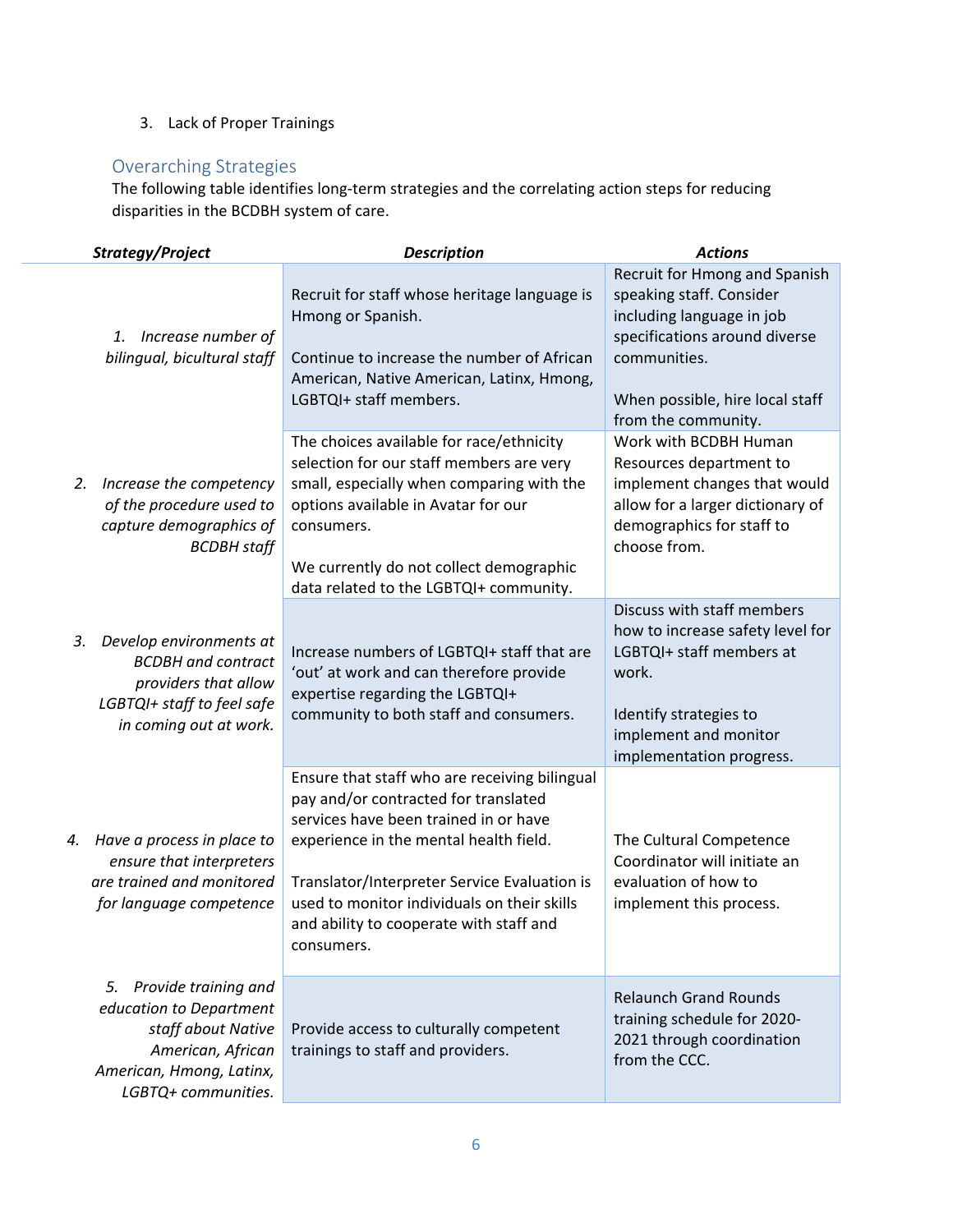| Strategy/Project                                                                                                                                 | <b>Description</b>                                                                                                                                                                                                         | <b>Actions</b>                                                                                                                                                                                                            |
|--------------------------------------------------------------------------------------------------------------------------------------------------|----------------------------------------------------------------------------------------------------------------------------------------------------------------------------------------------------------------------------|---------------------------------------------------------------------------------------------------------------------------------------------------------------------------------------------------------------------------|
|                                                                                                                                                  |                                                                                                                                                                                                                            | Develop workgroup to design<br>and implement cultural<br>competency academy.                                                                                                                                              |
| 6. Offer training and<br>education to tribal<br>communities about MH,<br>substance abuse, and co-<br>occurring disorders,<br>including outreach. | Offer partnership and training to local tribal<br>communities.<br><b>Update Memorandums of Understanding</b><br>with Native Health providers to specify<br>inclusion of Culturally specific trainings to<br>the community. | Develop partnership to identify<br>methods of training and<br>outreach regarding co-<br>occurring disorders in the<br>Native American Population.<br>Identify action steps to take<br>regarding training and<br>outreach. |

The overall Cultural Competence strategy is to incorporate cultural proficiency within the Department and its programs through specific strategies. These current strategies are continuing to be utilized:

- Training for staff on LGBTQI+ issues, sensitivity and ally training
- Targeted outreach to homeless individuals
- Cultural trainings provided by local community based organizations
- Program Managers to attend Cultural Proficient Professional virtual trainings
- Strengthening support for bilingual/bicultural staff

Planning and monitoring of identified strategies/objectives to reduce mental health disparities.

The annual Cultural Competence Plan will be reviewed by the CCC and QIC on a regular basis. The strategies identified above will be implemented through FY 2020‐2021, until the next Organizational Assessment for Cultural Competency is completed. The following table illustrates the plan for monitoring implementation of strategies to reduce disparities.

|                                           | <b>Frequency</b>                                         | <b>Method</b>                                                |
|-------------------------------------------|----------------------------------------------------------|--------------------------------------------------------------|
|                                           |                                                          | Coordinate/facilitate the CCC including recruiting           |
| <b>Cultural Competence</b><br>Coordinator | On-going                                                 | additional community stakeholders to increase oversight      |
|                                           |                                                          | and input into Cultural Competence Plans & initiatives       |
|                                           | Quarterly                                                | Cultural Competence Coordinator will report to the QIC on    |
| <b>Quality Improvement</b>                |                                                          | Committee activities and the status of initiatives and       |
| Committee (QIC)                           |                                                          | strategies                                                   |
|                                           | <b>Cultural Competence</b><br>Monthly<br>Committee (CCC) | Review strategies to reduce mental health disparities in our |
|                                           |                                                          | service delivery/access to care and make                     |
|                                           |                                                          | recommendations regarding progress on current initiatives    |

# Notable Updates

### COVID‐19 and Continued Wildfires in Butte County

On March 19, 2020, California issued an Executive Order (PDF) and Public Health Order (PDF) that directed all Californians to shelter‐in‐place, except to participate in essential job duties or to shop for essential needs due to the threat of COVID‐19. Medical treatment, including behavioral health needs, is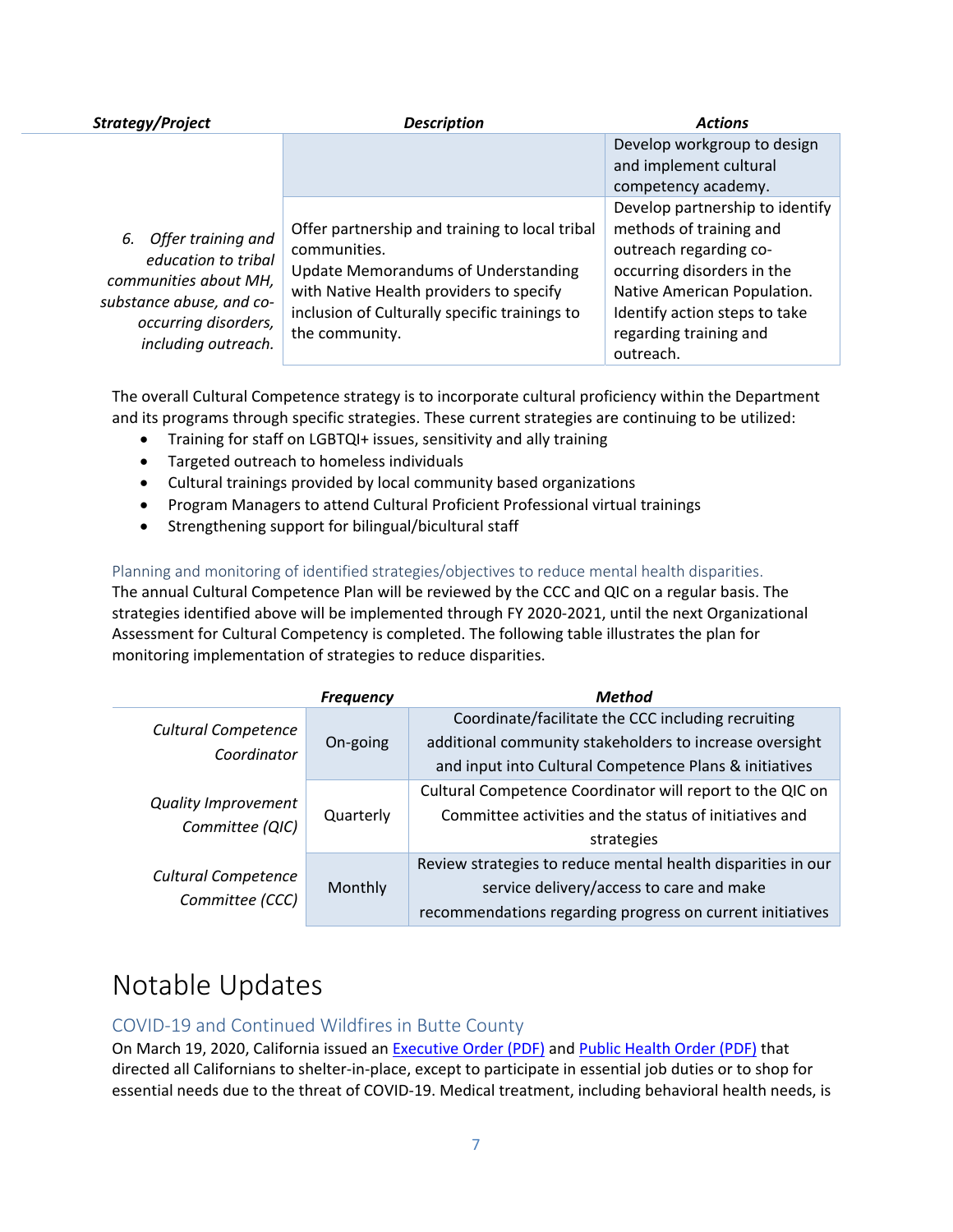considered an essential need. BCDBH began providing services to clients over the phone or through video, when appropriate. Crisis and Inpatient services continued to operate as usual, with added illness prevention precautions.

Per the Executive Order, the CCC transitioned from being held in person to a virtual platform, i.e. Zoom. Since April 2020, all Committee meetings have been held virtually via Zoom and will continue until BCDBH receives orders to resume in‐person meetings with the necessary safety precautions. Community input meetings, which included QIC, are also facilitated via Zoom to gather input on Cultural Competency related initiatives and Cultural Competence Plan updates.

Due to the change in venue, the Cultural Competence Coordinator and the Committee Co-Chair initiated a Committee survey in July 2020 to determine how often Committee members wished to meet in this new virtual platform. Of the 21 survey respondents, 10 responded that they wished to meet on a monthly basis versus every other month as had been previously established. While not ideal, the virtual Committee meetings have been successful with an average of about 28 community members/stakeholders participating at each Committee meeting.

Ensuring access to services for underserved communities has been at the forefront of the Committee's discussion. In July 2020, the CCC in collaboration with Butte County Public Health and the Hispanic Resource Council of Northern California developed the Latinx‐Hispanic COVID‐19 Task Force to help address the spike in COVID‐19 cases observed in the Latinx/Hispanic communities of Butte County.

On August 17<sup>th</sup> 2020, Butte County and other surrounding Counties experienced what is known as the North Complex Fires which affected our community significantly while many community members are still healing from the traumatic effects of the 2018 Camp Fire. The Camp Fire was the deadliest and most destructive wildfire in California's history, with 85 deaths and approximately 18,000 structures destroyed. The North Complex Fire is currently the sixth-largest fire recorded in California's modern history, and is also the deadliest fire in the 2020 California wildfire season with 15 deaths as of Oct 27, 2020.

All participants in the CCC have been affected by the pandemic and wildfires either personally or professionally as the community works towards healing and addressing the trauma encumbered by those we serve. The Committee members were very attentive to one another and the community during virtual Committee meetings following the shelter‐in‐place order, and expressed that the gathering felt like a safe place to share their experiences, share resources, and collaborate on addressing the needs of our most vulnerable community members.

#### Cultural Competence Committee Activities

This year the Committee found new ways to connect with one another as meetings were held in a virtual platform. The focus of our Committee meetings in the last 8 months has been around addressing the needs of our most vulnerable & underserved populations, ensuring access to needed services and resources in the community. Committee members also highlighted the importance in resuming the previously established Grand Rounds Cultural Trainings. On September 18<sup>th</sup> 2020, a Cultural Trainings survey was conducted to determine which Committee representatives/agencies were able to provide virtual Cultural Trainings to the community. There were 18 responses received from this survey. Of the 18 responses received, 10 agencies indicated that they were able to provide a virtual Cultural Training. Those agencies then participated in the development of a training schedule for the remainder of the 2020‐2021 Fiscal Year: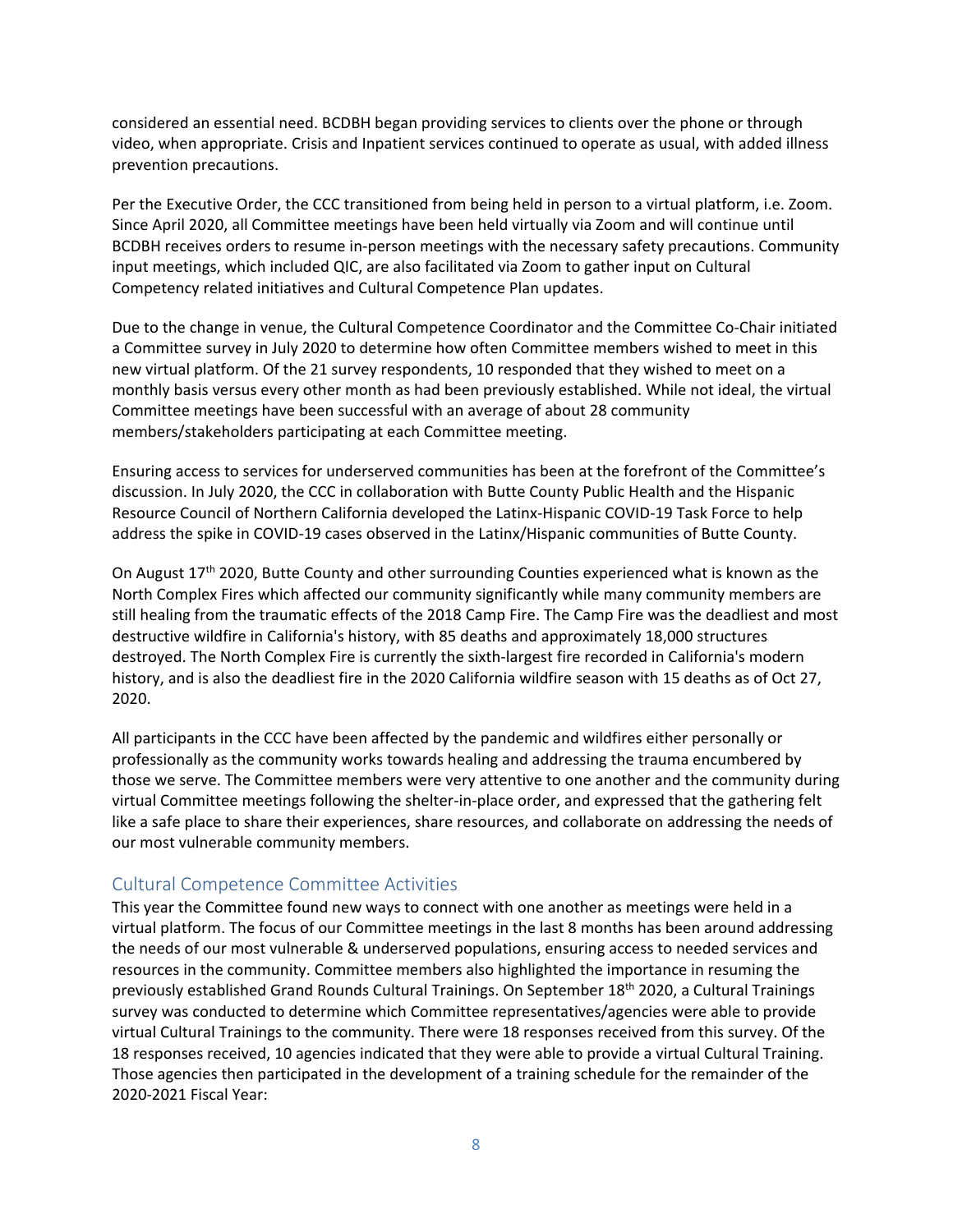| <b>Grand Rounds Cultural Trainings</b><br><b>Fiscal Year 2020-2021</b> |                                                 |                                                                  |  |  |
|------------------------------------------------------------------------|-------------------------------------------------|------------------------------------------------------------------|--|--|
| <b>MONTH</b>                                                           | <b>TRAINER</b>                                  | <b>TOPIC</b>                                                     |  |  |
| November                                                               | NorCal Center for the Deaf & Hard of<br>Hearing | <b>Deaf Sensitivity Training</b>                                 |  |  |
| December                                                               | **None due to holidays                          | N/A                                                              |  |  |
| January                                                                | Promotores                                      | Hispanic/Latinx Community                                        |  |  |
| February                                                               | <b>Hmong Cultural Center</b>                    | Hmong Culture: Zoosiab Program &<br><b>Hmong Elders services</b> |  |  |
| March                                                                  | Iversen Center & North Valley Talk<br>Line      | <b>Peer Support Services</b>                                     |  |  |
| April                                                                  | Stonewall Alliance Center                       | LGBTQI+                                                          |  |  |
| May                                                                    | African American Family & Cultural<br>Center    | TBD                                                              |  |  |
| June                                                                   | <b>Feather River Tribal Health</b>              | Native American Health                                           |  |  |

#### *Other Committee Accomplishments in 2020*

- The CCC added new members to the Committee including front-line staff, peer specialists, and community providers from the youth system of care.
- The CCC continued to facilitate the planning for Grand Rounds Cultural Trainings and will provide trainings sponsored by NorCal Services for the Deaf and Hard of Hearing, Hmong Cultural Center, the African American Family and Cultural Center, Promotores and Stonewall Alliance. BCDBH was able to implement the recommendation from the CCC to film the trainings and make them available digitally to share.
- Compared to prior year, the CCC participation by Community partners has increased significantly despite the change to virtual platform.

The Committee continues to be an integral part of the Annual Community Input process for all MHSA Program Expenditures and Plan Updates. This entails reviewing the plan and providing feedback on programs and new Innovation concepts.

### Training Activities

In addition to the 2020‐2021 relaunch of Grand Rounds Cultural trainings on a monthly basis, the CCC has advocated for the addition of Cultural Trainings options within our electronic learning system, "Relias", including topics such as *Implicit Bias* and *Addressing Systemic Racism in Behavioral Health Settings*. Within Relias, there is a tracking system in place that ensures all staff complete a minimum of one hour of Cultural training every fiscal year. The Committee is considering advocating for an increase of Cultural training requirement from one hour per year to 6 hours per year, to be updated in BCDBH Policy 68 Cultural Competence.

#### Language Capacity

BCDBH is completing the roll out of VoIP (Voice over phone system) in all agency clinics and has successfully addressed initial challenges within that system to third party calls with the use of Language Line Solutions to ensure ease of accessibility for Limited English Proficient beneficiaries and community members.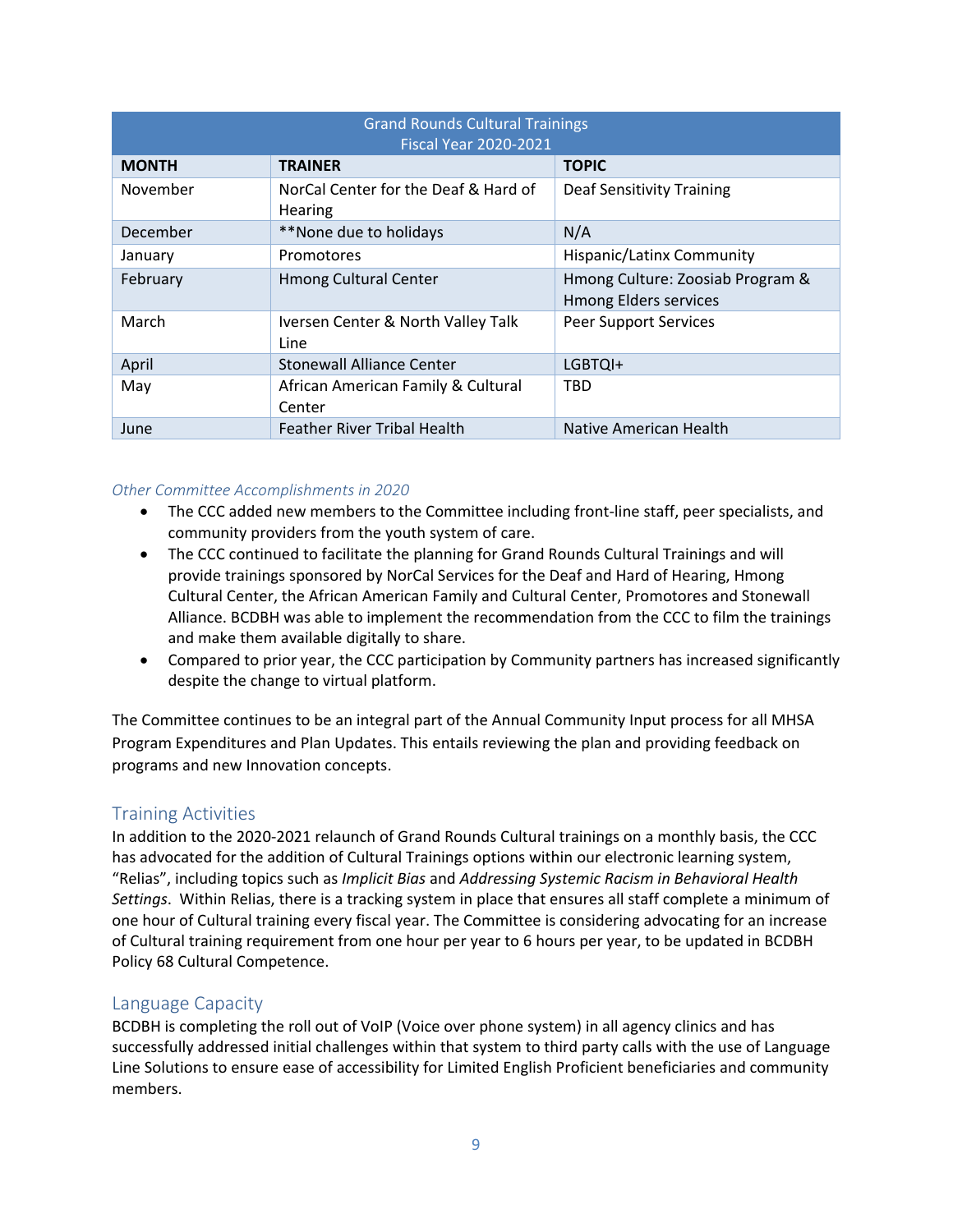On February 5 2020, the Cultural Competence Coordinator and the Assistant Director of Clinical Services met with the BCDBH Human Resources Manager and discussed recruitment efforts for bilingual/bicultural staff. It was decided at this meeting that BCDBH Human Resources would add a specific tagline to all Department recruitments that would indicate, "Bilingual Spanish/Hmong preferred" as a way to entice more bilingual/bicultural applicants to apply for open positions within the Department.

### Adaptation of Services

BCDBH continues to make a concerted effort to provide community based services specifically designed for unserved and underserved populations. These programs are embedded in locations comfortable to diverse cultural populations. Efforts to increase the level of multicultural staff members will continue.

The completed Network Adequacy Tool (NACT) is evidence that the County has available, as appropriate, alternatives and options that accommodate individual preference, or cultural and linguistic preferences, demonstrated by the provision of culturally‐specific programs, provided by the County/Contractor and/or referral to community‐based, culturally‐appropriate, non‐traditional mental health providers. The Department continues to be compliant with all NACT regulatory requirements.

#### Quality Improvement Committee

The Quality Improvement Committee (QIC) is responsible for monitoring, assessing, and improving client care and service. The QIC recommends policy changes, reviews and evaluates the results of Quality Improvement (QI) activities, institutes needed QI actions, and ensures follow‐up of QI processes. The licensed QI Coordinator is responsible for the clinical oversight of the QI process. The QIC meets monthly to monitor Performance Improvement Projects, Beneficiary Grievances and Appeals, Cultural Competence Issues, Contracted Provider Information and Contracted Provider Grievances, Training, Timeliness of Consumer Access to services, Crisis Line response amongst various other areas of oversight. The following Department of Behavioral Health Committees and sub‐groups report at the Quality Improvement Committee:

- Cultural Competence
- Quality Management Chart Review Committee
- Compliance Committee
- Authorization/Access
- Systems Performance, Research and Evaluation
- Organizational Providers
- Patient's Rights Advocacy
- Grievance Committee
- **•** Training Coordinator

# Planning for the Future

In December of 2020, the CCC met to review a draft version of this updated Cultural Competence Plan. The CCC approved of the plan update along with the review & oversight of QIC.

The CCC reinforced that building diversity within the workforce is an integral part of strengthening cultural proficiency. The Committee recommended introducing positions within the Department that are specifically classified as bilingual or indicate that background work with diversity is preferred. The Committee also discussed broadening the topics of the Grand Rounds trainings to include presentations